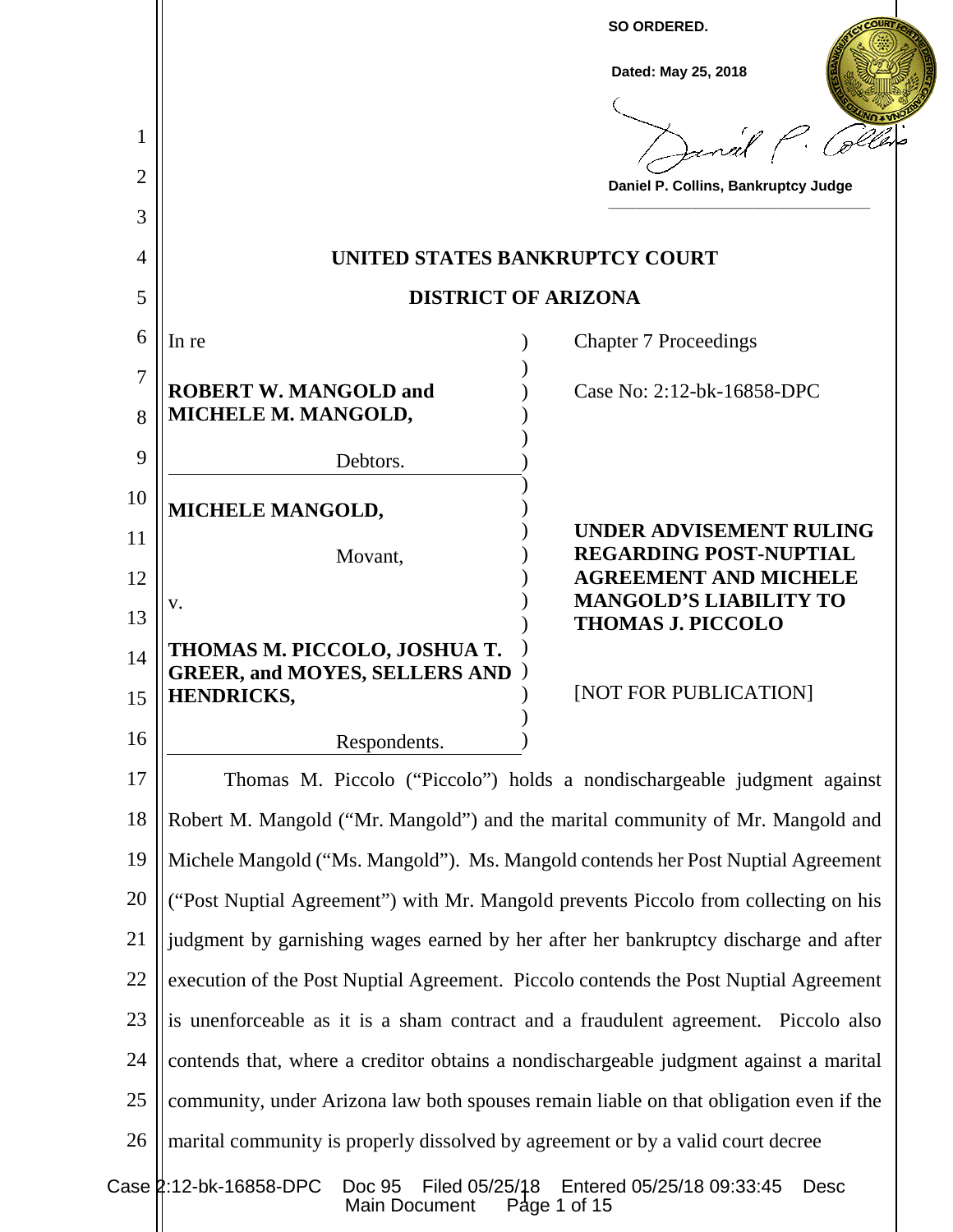1 dissolving the marriage.

 $\mathcal{D}_{\mathcal{L}}$ 3 4 5 This Court now finds that, under the facts of this case, the Post Nuptial Agreement is unenforceable and avoidable. The Court also finds that sole and separate property acquired by an "innocent" spouse is not forever liable for nondischargeable debts incurred by the "guilty" spouse during the existence of their marital community. [1](#page-1-0)

6

7

## **I. BACKGROUND**

8 9 10 11 12 13 1. On June 25, 2010, a judgment was entered by the Arizona Superior Court, Maricopa County ("State Court") in favor of Piccolo and against Mr. Mangold in the amount of \$1,625,787.26 plus interest at the rate of 10% per annum in case number CV2009-013428 ("State Court Action"). *See* Exhibit A attached to the Notice of Errata filed at docket number 9 in adversary case number 2:12-ap-01863-DPC ("Adversary Proceeding").

14 15 2. Mr. and Ms. Mangold filed their joint chapter 7 bankruptcy on July 27, [2](#page-1-1)012 ("Petition Date") at case number 2:12-bk-16858-DPC (DE<sup>2</sup> 1).

16 17 18 19 20 21 22 23 3. On November 1, 2012, Guaranty Solutions, LLC (assignee of Piccolo) filed an adversary proceeding against Mr. and Ms. Mangold seeking to hold certain obligations nondischargeable under 11 U.S.C.  $\S$ § 52[3](#page-1-2)(a)(2), (4), (6) and (19).<sup>3</sup> See docket entry number 1 in the Adversary Proceeding. On November 8, 2013, the Court signed the parties' stipulated order substituting in Piccolo as the party plaintiff. *See* docket entry 35 in the Adversary Proceeding. On December 3, 2014, this Court entered judgment ("Community Judgment") in favor of Piccolo and against Mr. Mangold's sole and

<span id="page-1-2"></span>Page 2 of  $15$ Case 2:12-bk-16858-DPC Doc 95 Filed 05/25/18 Entered 05/25/18 09:33:45 Desc Main Document

<span id="page-1-0"></span><sup>24</sup> <sup>1</sup> This Order sets forth the Court's findings of fact and conclusions of law under Rule 7052 of the Rules of Bankruptcy Procedure.

<span id="page-1-1"></span><sup>25</sup> <sup>2</sup> "DE" refers to docket entries in the administrative file concerning this chapter 7 case.

<sup>26</sup> <sup>3</sup> Unless indicated otherwise, statutory citations herein refer to the U.S. Bankruptcy Code ("Code"), 11 U.S.C. §§ 101-1532 and to the Federal Rules of Bankruptcy Procedure, Rules 1001-9037.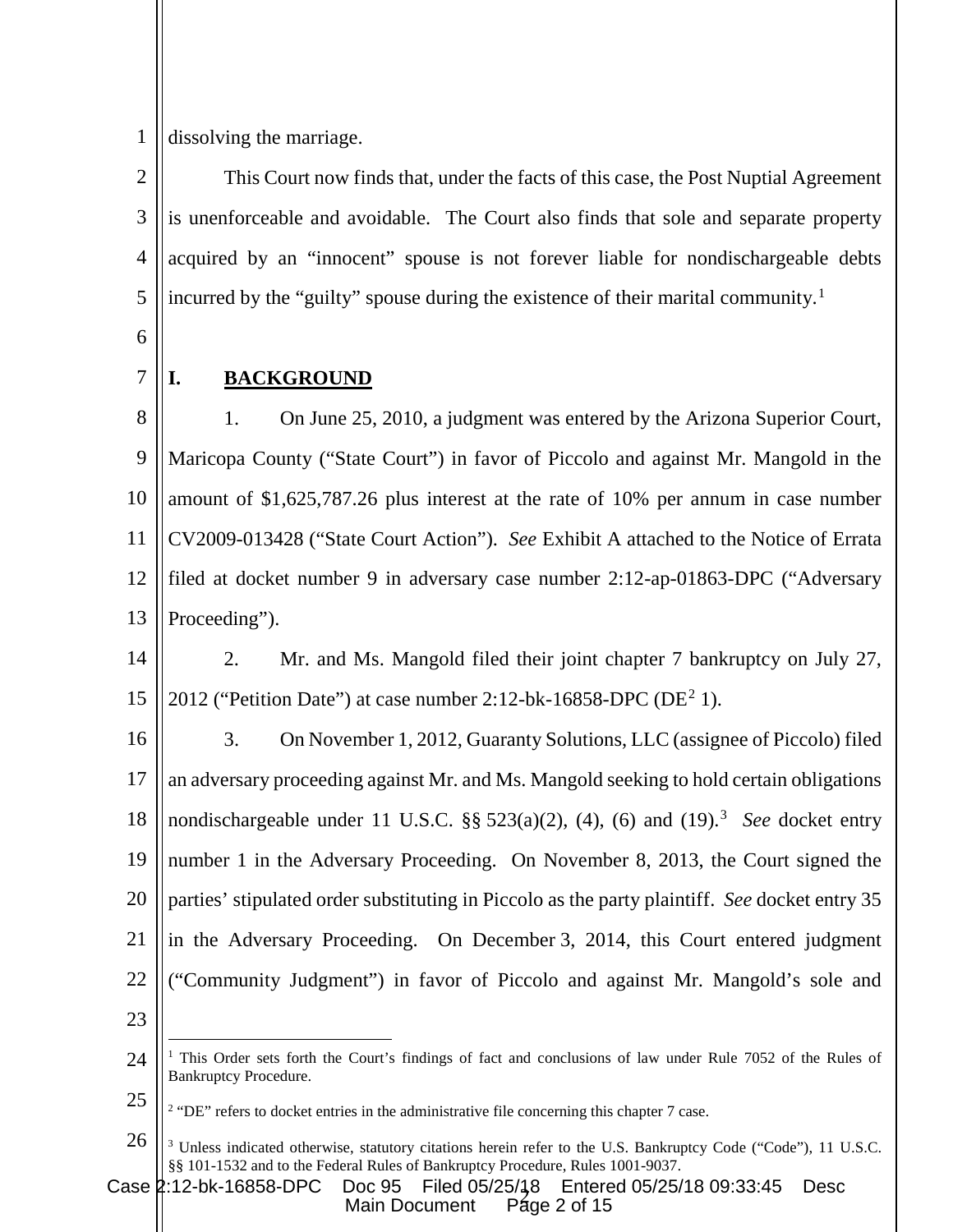| 1              | separate property and against the property belonging to the marital community of Mr.                                        |
|----------------|-----------------------------------------------------------------------------------------------------------------------------|
| $\mathbf{2}$   | and Ms. Mangold. See Adversary Proceeding docket number 69.                                                                 |
| 3              | 4.<br>On February 18, 2015, this Court entered a Stipulated Judgment against                                                |
| $\overline{4}$ | Ms. Mangold in the amount of \$10,000 ("Ms. Mangold Judgment"). See Adversary                                               |
| 5              | Proceeding docket number 84. The Ms. Mangold Judgment has been fully satisfied. See                                         |
| 6              | the Satisfaction of Judgment at Adversary Proceeding docket number 227.                                                     |
| $\overline{7}$ | 5.<br>Ms. Mangold received her bankruptcy discharge on November 13, 2012.                                                   |
| 8              | DE 23. At that time, Mr. Mangold was also discharged of all pre-petition debt except the                                    |
| 9              | Community Judgment.                                                                                                         |
| 10             | 6.<br>On October 1, 2015, Mr. and Ms. Mangold entered into the Post Nuptial                                                 |
| 11             | Agreement. See Ex 1 and Ex $4.4$                                                                                            |
| 12             | As a part of his continuing efforts to gain satisfaction of the Community<br>7.                                             |
| 13             | Judgment, Piccolo garnished Ms. Mangold's wages from Expert Realty <sup>5</sup> and has sought                              |
| 14             | to conduct post-judgment discovery from Ms. Mangold so as to locate assets of                                               |
| 15             | Ms. Mangold from which the Community Judgment could be paid.                                                                |
| 16             | 8.<br>Claiming Piccolo violated her discharge injunction, Ms. Mangold filed a                                               |
| 17             | Motion for Sanctions for Violation of 11 U.S.C. § 524 ("Sanctions Motion") against                                          |
| 18             | Piccolo and his attorney, Joshua T. Greer ("Greer") and Greer's law firm, Moyes, Sellers                                    |
| 19             | and Hendricks (the "Law Firm"). Ms. Mangold's November 21, 2017 Sanctions Motion                                            |
| 20             | (DE 67) contends her wages from Expert Realty are her sole and separate property and,                                       |
| 21             | therefore, not available to Piccolo for collection on his Community Judgment. Piccolo                                       |
| 22             | responded to the Sanctions Motion on November 27, 2017 (DE 68). Ms. Mangold replied                                         |
| 23             | on December 21, 2017 (DE 71).                                                                                               |
| 24             |                                                                                                                             |
| 25             | <sup>4</sup> All exhibits admitted at the March 27, 2018 trial of this matter shall be hereinafter referred to as "Ex ___". |
| 26             | <sup>5</sup> Expert Realty is an entity created by the Mangolds but allegedly owned by just Ms. Mangold as her sole and     |

<span id="page-2-1"></span><span id="page-2-0"></span>Case 2:12-bk-16858-DPC Doc 95 Filed 05/25/18 Entered 05/25/18 09:33:45 Desc Main Document Page 3 of 15

separate property.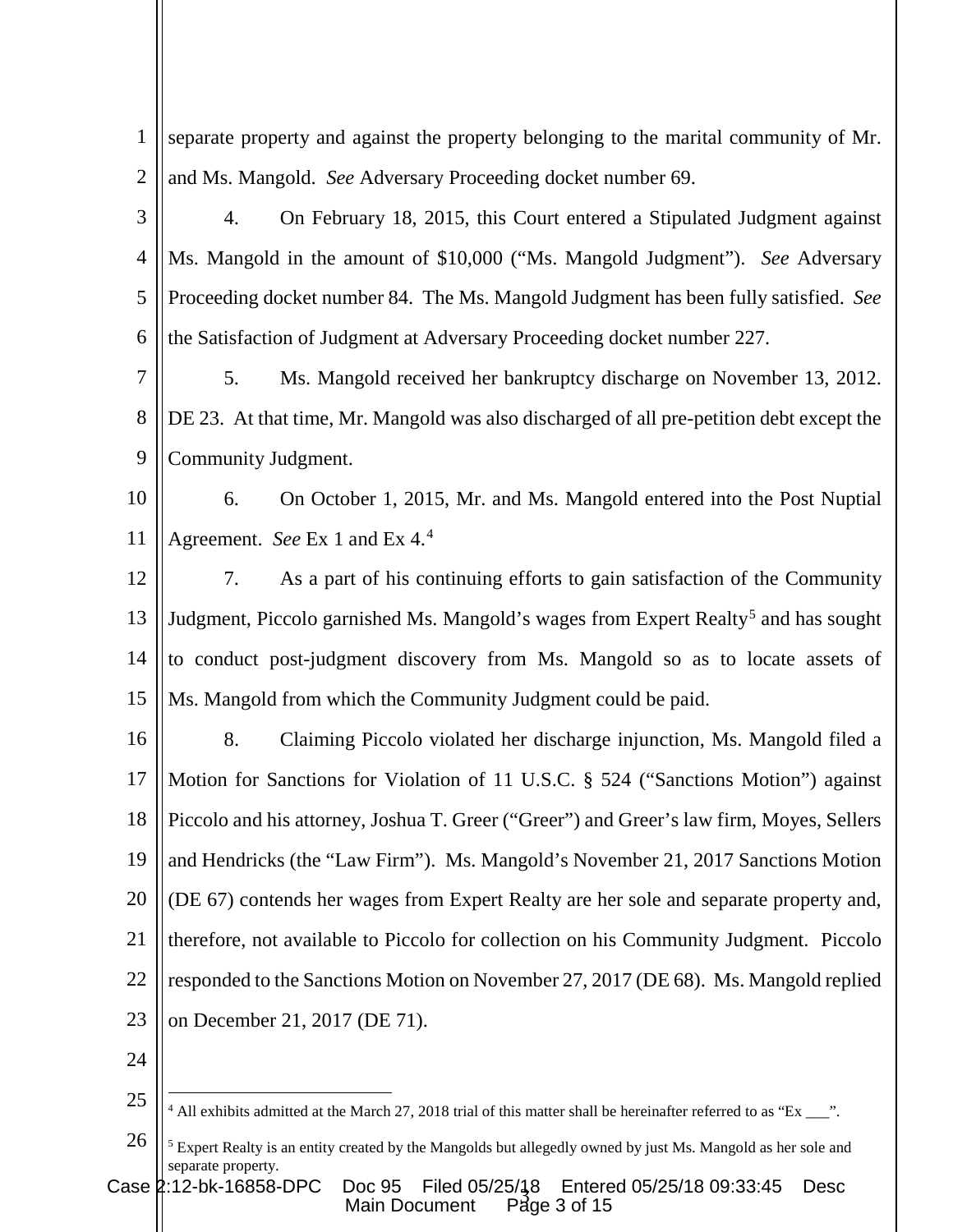1  $\mathcal{D}_{\mathcal{L}}$ 3 9. Piccolo filed his December 12, 2017 Motion for Sanctions Pursuant to Rule 9011 ("9011 Motion") (DE 69). Ms. Mangold responded on December 21, 2017 (DE 72) and Piccolo replied the day after Christmas (DE 74).

4

5 6 10. On January 11, 2018, this Court held its initial hearing on the Sanctions Motion and the 9011 Motion (DE 76). At that hearing, the Court established a schedule for additional briefing and set an evidentiary hearing for March 27, 2018.

7 8 9 10 11 12 11. On January 25, 2018, Piccolo filed his Memorandum Regarding Post-Nuptial Agreement (DE 78). Ms. Mangold filed a Statement of Facts on February 15, 2018 (DE 79). Piccolo filed a reply on March 9, 2018 (DE 80). A Joint Pretrial Statement was filed on March 20, 2018 (DE 85) and then was amended on March 26, 2018 (DE 88). Ms. Mangold filed her Final Reply Brief on March 21, 2018 (DE 87) and Piccolo filed a Notice of Errata on March 27, 2018 (DE 89).

13 14 15 12. An evidentiary hearing was conducted by the Court on March 27, 2018. Ms. Mangold, Mr. Mangold and Donna Navarro testified at trial. When the trial concluded, the Court took this matter under advisement.

16 17 18 19 20 21 13. On April 5, 2018, the parties filed a Stipulation for Entry of Order Regarding Asset (DE 92) and the Court entered an order that day approving the Stipulation (DE 94). In essence, the Stipulation notes the parties agree that all assets owned by the Mangolds as of October 1, 2015 (the date the Post Nuptial Agreement was executed), remain subject to collection by Piccolo in connection with his Community Judgment.

22

26

### 23 **II. JURISDICTION**

24 25 This Court has jurisdiction over these matters pursuant to 28 U.S.C. §§ 157(b) and 1334.

 $P\bar{d}$ ge 4 of 15 Case 2:12-bk-16858-DPC Doc 95 Filed 05/25/18 Entered 05/25/18 09:33:45 Desc Main Document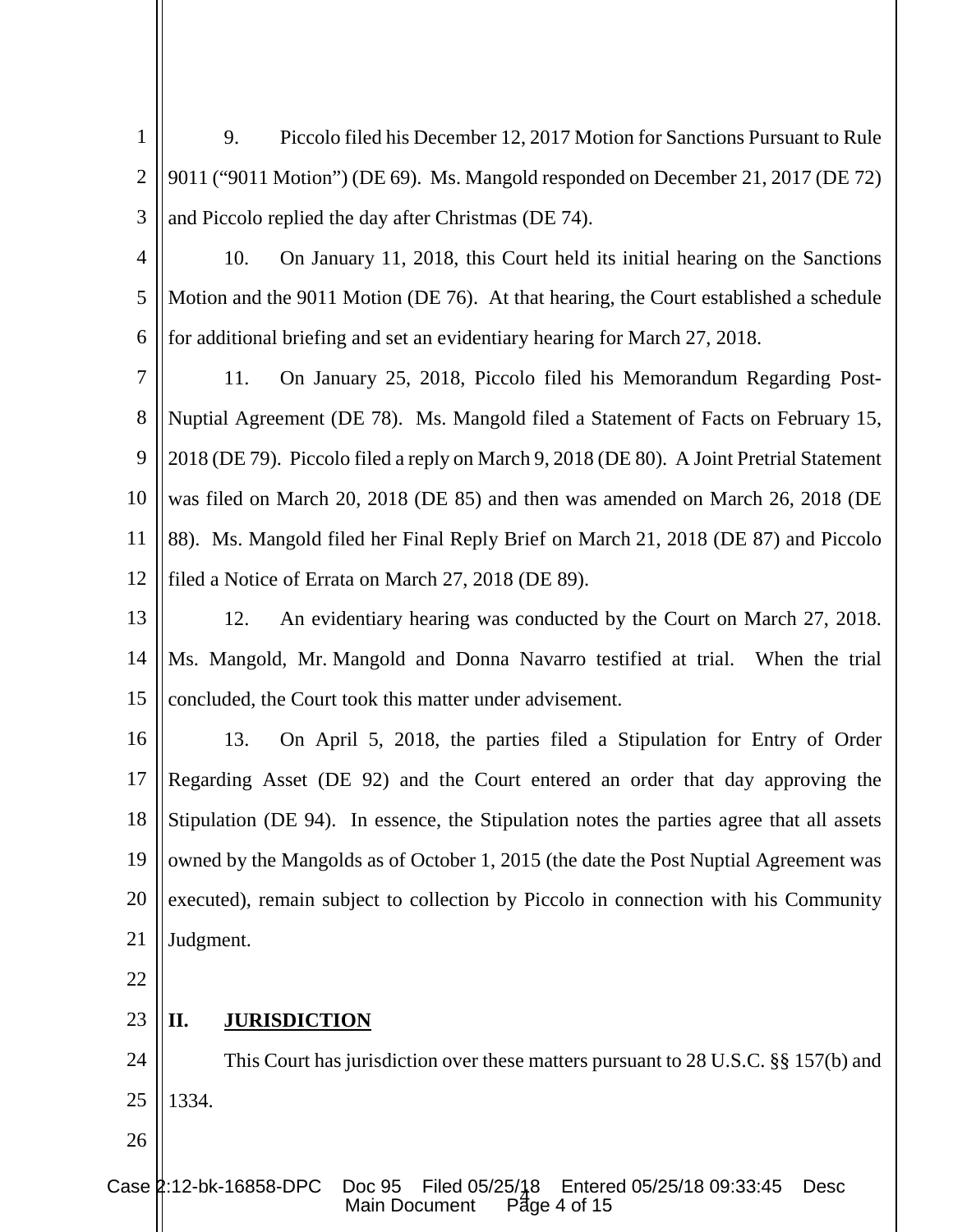#### 1 **III. ISSUES**

A. Whether the Post Nuptial Agreement is enforceable.

3 4 B. Whether the Community Judgment is enforceable against Ms. Mangold's sole and separate property.

5

6

2

## **IV. ANALYSIS**

7 8 9 10 11 12 13 14 15 Mr. Piccolo's Community Judgment exceeds \$1.6 million. That Community Judgment is nondischargeable and is subject to Piccolo's collection efforts against the marital community assets of Mr. and Ms. Mangold as well as the sole and separate assets of Mr. Mangold. Post-petition community property acquired by the Mangolds is liable for Piccolo's Community Judgment. *See Valley Nat'l Bank v. LeSueur (In re LeSueur),*  53 B.R. 414 (Bankr. D. Ariz. 1985) *and In re Rawlinson*, 322 B.R. 879, 844-885 (Bankr. D.Ariz. 2005). The Community Judgment is not the sole and separate obligation of Ms. Mangold. *See Tsurukawa v. Nikon Precision, Inc.* (*In re Tsurukawa*), 258 B.R. 192 (9th Cir. B.A.P. 2001). None of these facts or legal issues are in dispute.

16 17 18 19 20 21 22 23 24 25 26 The controversy between these parties lies with Ms. Mangold's contention that the Post Nuptial Agreement dissolved the Mangolds' marital community and, since that date, all property acquired by her constitutes her sole and separate property. Ms. Mangold does acknowledge, however, that property which was transferred to her or was acknowledged in the Post Nuptial Agreement as belonging to her remains available to collection efforts by Piccolo. *See* DE 94. Piccolo claims the Post Nuptial Agreement is unenforceable and avoidable as a fraudulent transfer and, therefore, did not dissolve the Mangolds' marital community. For the reasons stated below, the Court agrees with Mr. Piccolo. Piccolo further suggests that any property acquired hereafter by Ms. Mangold is also available for Piccolo's Community Judgment collection efforts. For the reasons stated below, the Court disagrees.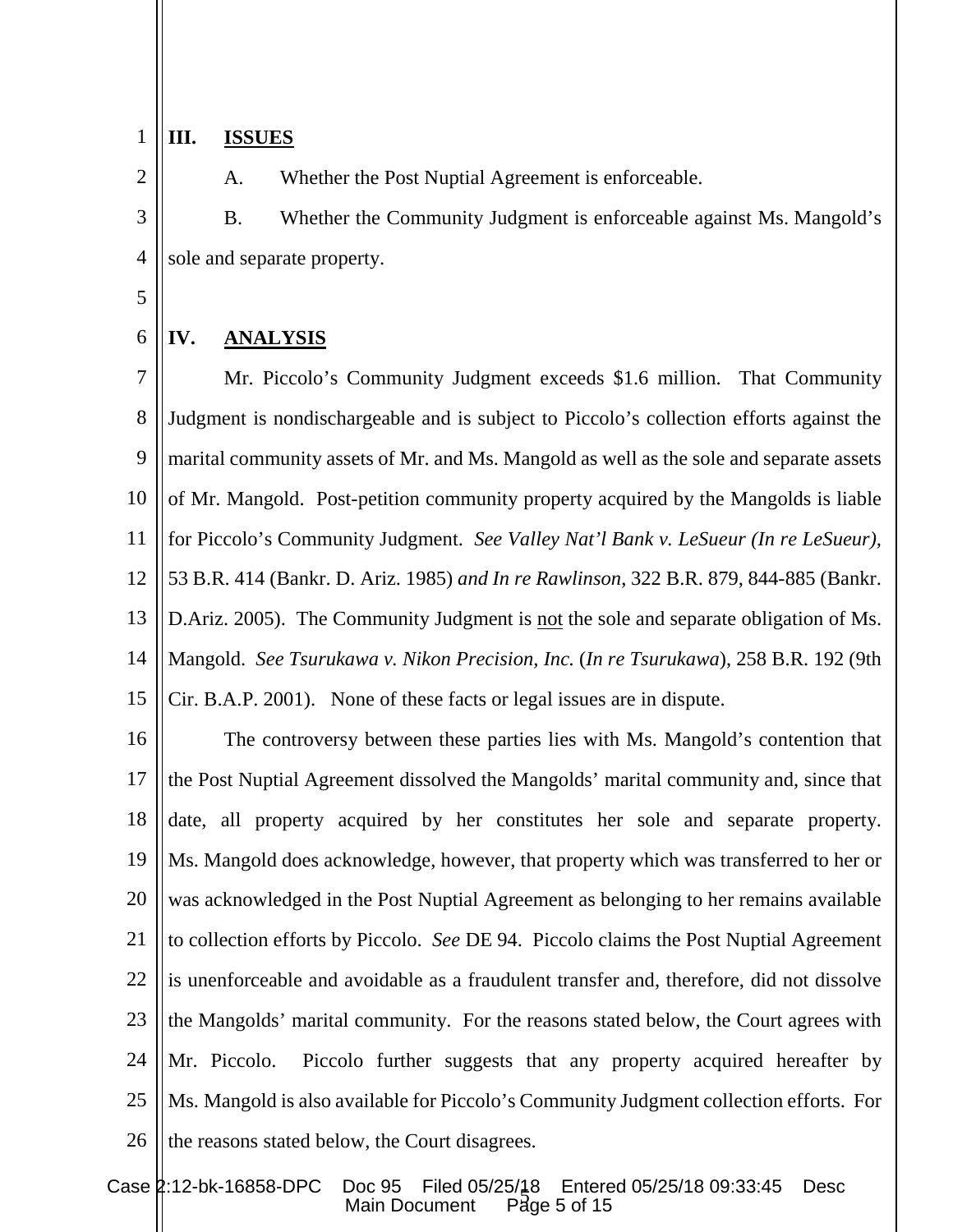| ٧ |  |
|---|--|
|   |  |
|   |  |

# **A. The Post-Nuptial Agreement.**

| $\mathbf{2}$   | The Post Nuptial Agreement is invalid for two reasons. First, this Court finds the                                                                            |  |  |  |
|----------------|---------------------------------------------------------------------------------------------------------------------------------------------------------------|--|--|--|
| 3              | Mangolds' intention in executing the Post Nuptial Agreement was improper as they were                                                                         |  |  |  |
| $\overline{4}$ | principally attempting to avoid payment to Piccolo. Under Arizona's version of the                                                                            |  |  |  |
| 5              | Uniform Fraudulent Transfer Act ("UFTA") (A.R.S. §§ 44-1001, et seq.), transfers by a                                                                         |  |  |  |
| 6              | debtor are invalid and avoidable if they were made with the intent to hinder, delay or                                                                        |  |  |  |
| $\overline{7}$ | defraud creditors. The Court finds this was exactly the Mangolds' intent in executing the                                                                     |  |  |  |
| 8              | Post Nuptial Agreement.                                                                                                                                       |  |  |  |
| 9              | Second, this Court finds the Mangolds entered into the Post Nuptial Agreement                                                                                 |  |  |  |
| 10             | with no intention of adhering to the terms of the Post Nuptial Agreement. The Court in                                                                        |  |  |  |
| 11             | Arizona Cotton Ginning Co. v. Nichols, 454 P.2d 163, 166 (Ariz. 1969) explains the                                                                            |  |  |  |
| 12             | consequences where parties to a contract have no intention of being bound by the terms                                                                        |  |  |  |
| 13             | of that contract:                                                                                                                                             |  |  |  |
| 14             | Where neither party intends that a contract shall result by what is                                                                                           |  |  |  |
| 15             | done, no valid contract results; and where both parties actually intend that<br>there shall be no contract and that intent is known and admitted, there is no |  |  |  |
| 16             | occasion to consider the existence or nonexistence of any objective<br>manifestation to the contrary  Where parties executed what on its face                 |  |  |  |
| 17             | purported to be a written contract, at execution neither party intended it to<br>be a contract, and therefore the whole transaction was a sham.               |  |  |  |
| 18             | Id.                                                                                                                                                           |  |  |  |
| 19             |                                                                                                                                                               |  |  |  |
| 20             | 1.<br>The Mangolds' Agreement Was Entered Into With the Intent to                                                                                             |  |  |  |
| 21             | <b>Hinder, Delay or Defraud Piccolo.</b>                                                                                                                      |  |  |  |
| 22             | Ms. Mangold admitted in her pleadings and at trial that her primary motive for                                                                                |  |  |  |
| 23             | executing the Post Nuptial Agreement was to avoid her liability on garnishment on                                                                             |  |  |  |
| 24             | Piccolo's Community Judgment. See DEs 87 and 91, Trial Audio Recording at 9:29 a.m.                                                                           |  |  |  |
| 25             | She also pointed to a more theoretical reason, namely her desire to protect herself from                                                                      |  |  |  |
| 26             | possible future community judgments that could result from her husband's future                                                                               |  |  |  |
|                | Case 2:12-bk-16858-DPC<br><b>Doc 95</b><br>Filed 05/25/18<br>Entered 05/25/18 09:33:45<br><b>Desc</b><br>Page 6 of 15<br><b>Main Document</b>                 |  |  |  |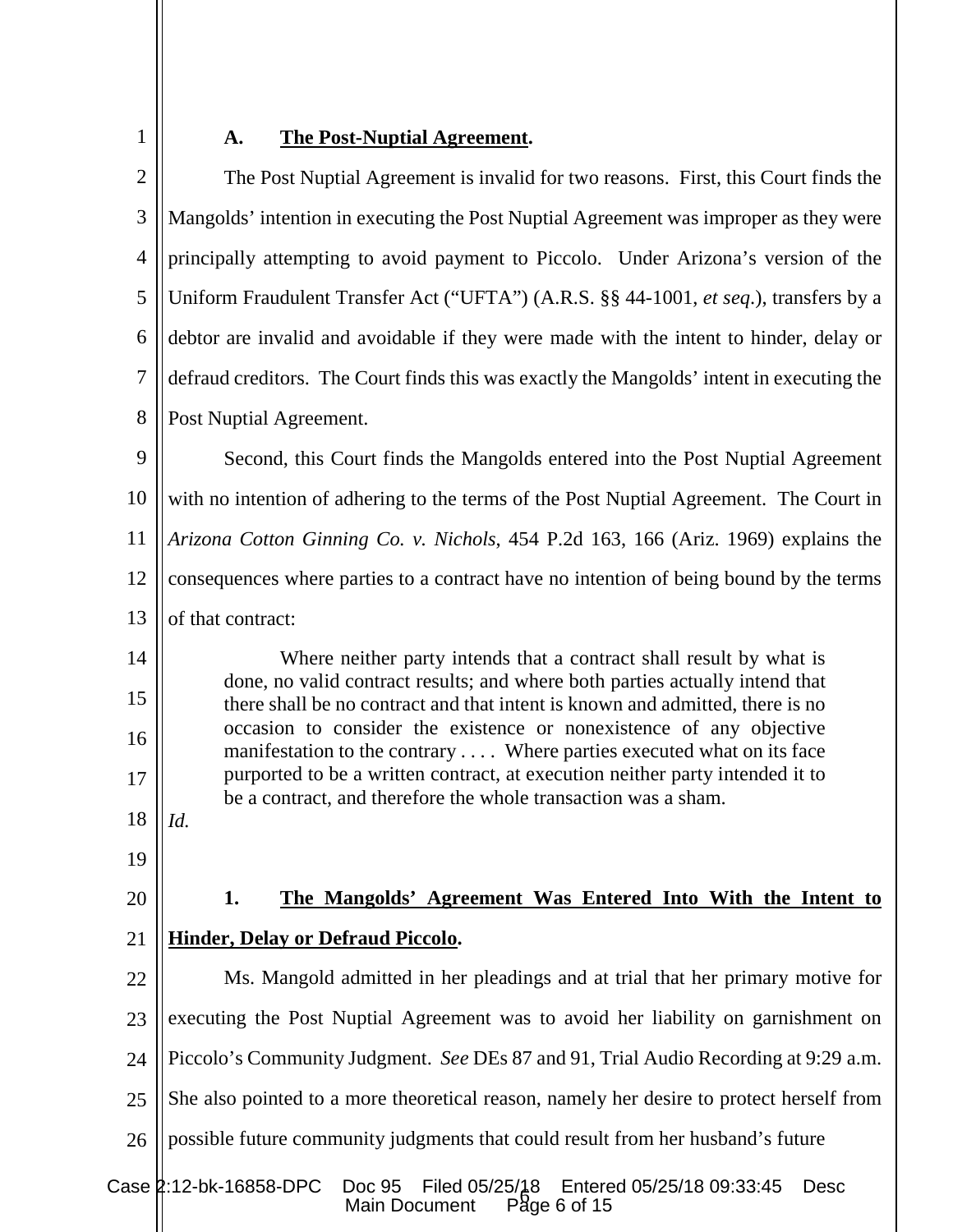1 conduct.<sup>[6](#page-6-0)</sup>

22

23

2 3 4 5 6 7 8 9 10 The Court finds Ms. Mangold signed the Post Nuptial Agreement intending to avoid the consequences of the Community Judgment. Parties seeking to avoid exposing their future community property to existing community judgments by entering into postmarriage agreements to declare such property sole and separate property of each spouse have run afoul of fraudulent transfer laws. *See In re Beverly*, 374 B.R. 221, 234 (B.A.P. 9th Cir. 2007), *aff'd in part, dismissed in part*, 551 F.3d 1092 (9th Cir. 2008). As one court noted, to consider transmutation of property interests not subject to the UFTA would give short shrift to the UFTA. *State ex rel. Indus. Comm'n of Arizona v. Wright*, 43 P.3d 203, 207 (Ariz. Ct. App. 2002).

11 12 13 14 15 16 17 18 19 20 21 In determining whether the Post Nuptial Agreement was entered into by the Mangolds for an improper purpose, i.e. fraud, fraudulent intent, a fraudulent objective, or even resulting in a fraudulent transfer or conveyance in this case, the Court looks to the UFTA for guidance. In Arizona, the UFTA is codified in Arizona's Revised Statutes §§ 44-1001, *et seq*. It is not necessarily the transaction itself, but rather the purpose behind the transaction, that brings it within the inquiry of A.R.S. § 44–1004. *State ex rel. Indus. Comm'n of Arizona v. Wright*, 43 P.3d 203, 207 (Ariz. Ct. App. 2002). Sections

<span id="page-6-0"></span><sup>24</sup> 25 26 <sup>6</sup> Ms. Mangold testified she was informed by counsel that divorcing Mr. Mangold would not protect her future earnings from Piccolo. The Court does not presume this advice was correct, nor was the rationale for this advice adequately explained in the pleadings or at trial. However, the Court does not mean to encourage Ms. Mangold to divorce Mr. Mangold in an effort to free her from Piccolo's financial grip. Encouraging or suggesting one divorce their mate is not the job of the courts. *See Spector v. Spector*, 531 P.2d 176, 181 (Ariz. 1975) (Agreements between spouses that provide for or tend to induce divorce or separation, are contrary to public policy).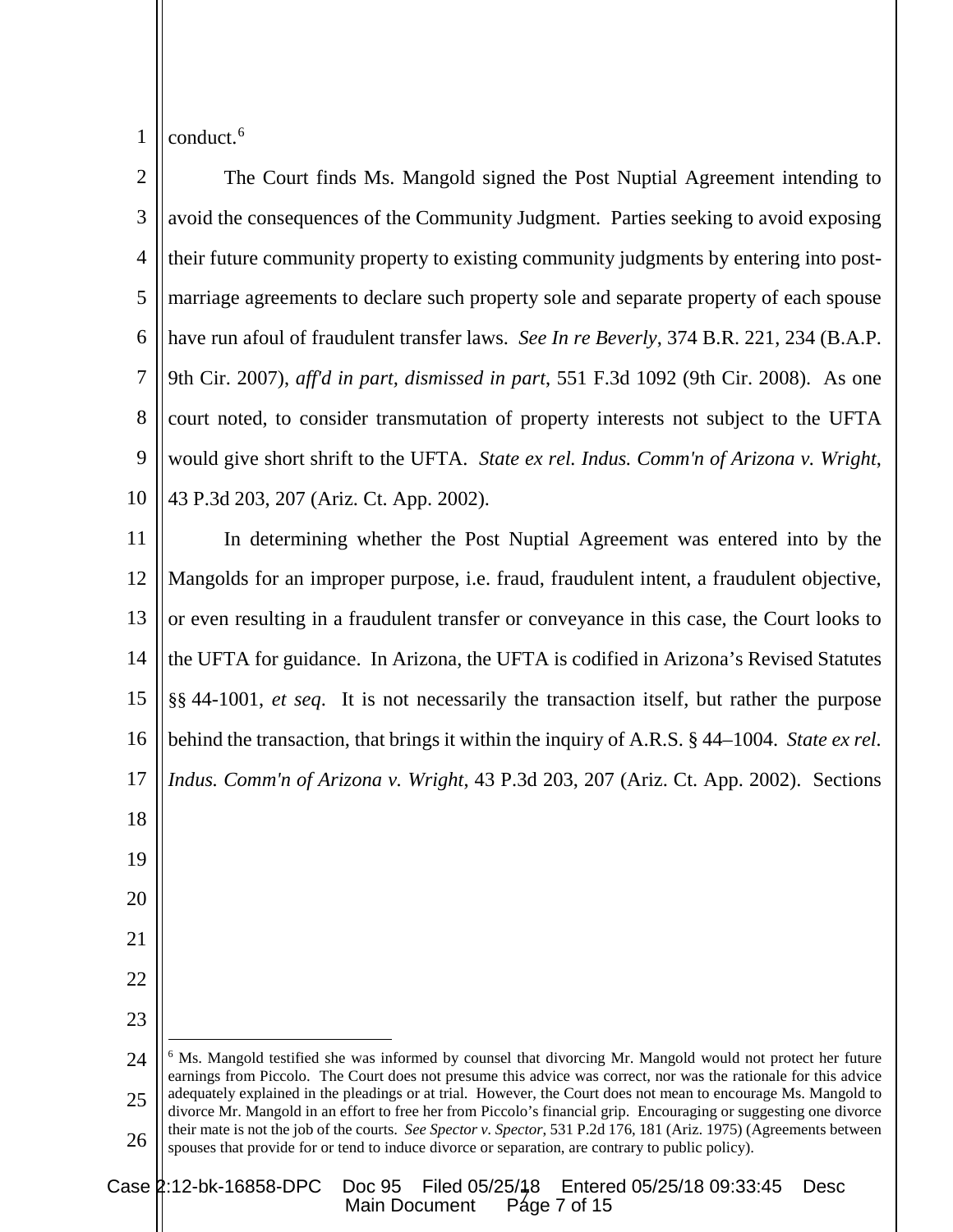<span id="page-7-0"></span>

| $\mathbf{1}$   | $44-10047$ and $10058$ aid courts in ascertaining fraudulent intent. The badges of fraud                                                                                                                                                                                                                           |  |  |  |
|----------------|--------------------------------------------------------------------------------------------------------------------------------------------------------------------------------------------------------------------------------------------------------------------------------------------------------------------|--|--|--|
| $\overline{2}$ | outlined in § 44-1004(B) are factors courts should consider when looking at whether the                                                                                                                                                                                                                            |  |  |  |
| 3              | purpose of contracting parties reflect their fraudulent intent. Badges of fraud are merely                                                                                                                                                                                                                         |  |  |  |
| $\overline{4}$ | signs or marks of fraud from which intent may be inferred. Gerow v. Covill, 960 P.2d                                                                                                                                                                                                                               |  |  |  |
| 5              | 55, 63 (Ariz. Ct. App. 1998), as amended (Aug. 26, 1998) (citing Torosian v. Paulos,                                                                                                                                                                                                                               |  |  |  |
| 6              | 313 P.2d 382, 388 (Ariz. 1957)); A.R.S. § 44-1004.                                                                                                                                                                                                                                                                 |  |  |  |
| 7              | [T] hey are facts having a tendency to show the existence of fraud, although                                                                                                                                                                                                                                       |  |  |  |
| 8              | their value as evidence is relative and not absolute Often a single one<br>of them may establish and stamp a transaction as fraudulent. When,                                                                                                                                                                      |  |  |  |
| 9              | however, several are found in the same transaction, strong, clear evidence<br>will be required to repel the conclusion of fraudulent intent.                                                                                                                                                                       |  |  |  |
| 10             | Torosian, 313 P.2d at 388.                                                                                                                                                                                                                                                                                         |  |  |  |
| 11             | The Mangolds' Post Nuptial Agreement sought to put collectible assets out of the                                                                                                                                                                                                                                   |  |  |  |
| 12             | reach of Piccolo in a manner that hindered, delayed or defrauded him. The Mangolds'                                                                                                                                                                                                                                |  |  |  |
| 13             | $7$ A.R.S. Section 44-1004. Transfers fraudulent as to present and future creditors                                                                                                                                                                                                                                |  |  |  |
| 14             | A. A transfer made or obligation incurred by a debtor is fraudulent as to a creditor, whether the creditor's claim<br>arose before or after the transfer was made or the obligation was incurred, if the debtor made the transfer or incurred                                                                      |  |  |  |
| 15             | the obligation under any of the following:<br>1. With actual intent to hinder, delay or defraud any creditor of the debtor.                                                                                                                                                                                        |  |  |  |
| 16             | 2. Without receiving a reasonably equivalent value in exchange for the transfer or obligation, and the debtor either:<br>(a) Was engaged or was about to engage in a business or a transaction for which the remaining assets of the debtor<br>were unreasonably small in relation to the business or transaction. |  |  |  |
| 17             | (b) Intended to incur, or believed or reasonably should have believed that he would incur, debts beyond his ability<br>to pay as they became due.                                                                                                                                                                  |  |  |  |
| 18             | <b>B.</b> In determining actual intent under subsection A, paragraph 1, consideration may be given, among other factors,<br>to whether:                                                                                                                                                                            |  |  |  |
| 19             | 1. The transfer or obligation was to an insider.<br>2. The debtor retained possession or control of the property transferred after the transfer.<br>3. The transfer or obligation was disclosed or concealed.                                                                                                      |  |  |  |
| 20             | 4. Before the transfer was made or obligation was incurred, the debtor had been sued or threatened with suit.<br>5. The transfer was of substantially all of the debtor's assets.                                                                                                                                  |  |  |  |
| 21             | 6. The debtor absconded.<br>7. The debtor removed or concealed assets.                                                                                                                                                                                                                                             |  |  |  |
| 22             | 8. The value of the consideration received by the debtor was reasonably equivalent to the value of the asset<br>transferred or the amount of the obligation incurred.                                                                                                                                              |  |  |  |
| 23             | 9. The debtor was insolvent or became insolvent shortly after the transfer was made or the obligation was incurred.<br>10. The transfer occurred shortly before or shortly after a substantial debt was incurred.                                                                                                  |  |  |  |
| 24             | 11. The debtor transferred the essential assets of the business to a lienor who transferred the assets to an insider of<br>the debtor.                                                                                                                                                                             |  |  |  |
| 25             | <sup>8</sup> A transfer made or obligation incurred by a debtor is fraudulent as to a creditor whose claim arose before the<br>transfer was made or the obligation was incurred if the debtor made the transfer or incurred the obligation without                                                                 |  |  |  |
| 26             | receiving a reasonably equivalent value in exchange for the transfer or obligation and the debtor was insolvent at<br>that time or the debtor became insolvent as a result of the transfer or obligation.                                                                                                          |  |  |  |
|                | Case 2:12-bk-16858-DPC<br>Doc 95<br>Filed 05/25/18 Entered 05/25/18 09:33:45<br>Desc<br>Main Document $P_{\text{max}}$ 8 of 15                                                                                                                                                                                     |  |  |  |

<span id="page-7-1"></span>Main Document Page 8 of 15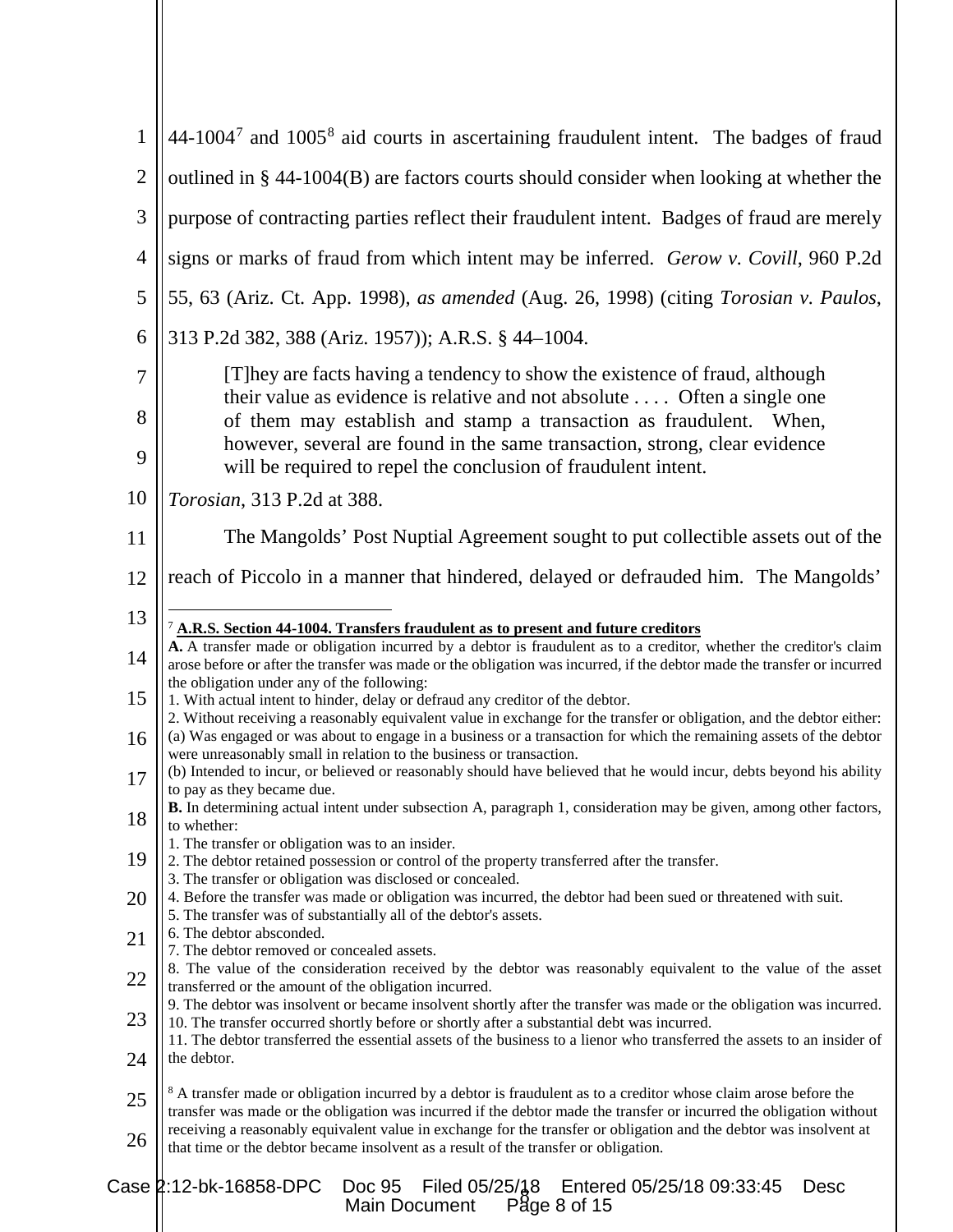| $\mathbf{1}$   | intent was to remove community wages earned by Ms. Mangold and other future interests                                          |  |  |
|----------------|--------------------------------------------------------------------------------------------------------------------------------|--|--|
| $\overline{2}$ | acquired by her out of Piccolo's reach by converting their future community assets to her                                      |  |  |
| 3              | sole and separate ownership. This transfer to Ms. Mangold was without consideration to                                         |  |  |
| $\overline{4}$ | Mr. Mangold. Several of the § 44-1004(b) badges of fraud are implicated by the                                                 |  |  |
| 5              | Mangolds' actions:                                                                                                             |  |  |
| 6              | 1.<br>This was an insider transaction;                                                                                         |  |  |
| $\overline{7}$ | 2.<br>At the conclusion of the transaction, both parties maintained complete                                                   |  |  |
| 8              | control over all current and future assets;                                                                                    |  |  |
| 9              | 4.<br>The existence of the Community Judgment precipitated the Mangolds'                                                       |  |  |
| 10             | execution of the Post Nuptial Agreement;                                                                                       |  |  |
| 11             | 5.<br>The transfer to Ms. Mangold alone of important wage rights together with                                                 |  |  |
| 12             | the creation of the Expert Realty entity through which she was to earn                                                         |  |  |
| 13             | revenue;                                                                                                                       |  |  |
| 14             | 9.<br>The Mangolds were insolvent at the time of the transaction; and                                                          |  |  |
| 15             | 10.<br>This transaction occurred shortly after satisfaction of the Ms. Mangold                                                 |  |  |
| 16             | Judgment.                                                                                                                      |  |  |
| 17             | But for the Mangolds' desire to evade Piccolo's Community Judgment, the                                                        |  |  |
| 18             | Mangolds would not have entered into the Post Nuptial Agreement. This Court finds the                                          |  |  |
| 19             | Post Nuptial Agreement is avoidable as both an intentional and constructive fraudulent                                         |  |  |
| 20             | transfer under §§ 44-1004 and 1005 of Arizona's UFTA.                                                                          |  |  |
| 21             |                                                                                                                                |  |  |
| 22             | 2.<br>The Mangolds Did Not Intend to Be Bound by Their Agreement.                                                              |  |  |
| 23             | Ms. Mangold testified that the written terms of the Post Nuptial Agreement did                                                 |  |  |
| 24             | not match her understanding of what the Post Nuptial Agreement was to achieve relative                                         |  |  |
| 25             | to the Mangolds' community property existing at the time of execution and as it pertained                                      |  |  |
| 26             | to the married couples' property interests in the future. DE 91, Trial Audio Recording at                                      |  |  |
|                | Case 2:12-bk-16858-DPC<br>Filed 05/25/48 Entered 05/25/18 09:33:45<br>Doc 95<br><b>Desc</b><br>Page 9 of $15$<br>Main Document |  |  |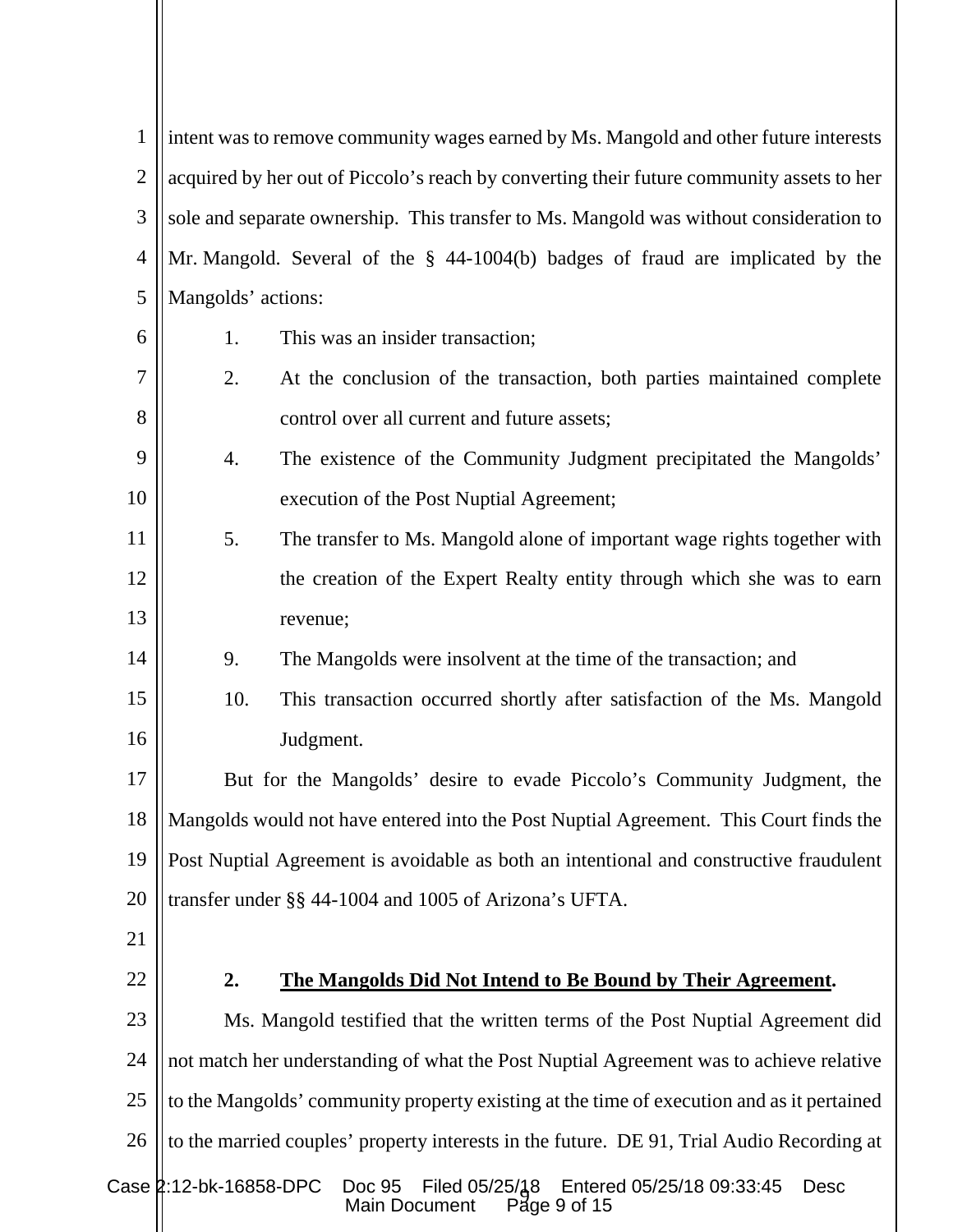1  $\mathcal{D}_{\mathcal{L}}$ 3 4 5 6 7 8 9:47-9:53 am. Specifically, Ms. Mangold said that the Post Nuptial Agreement should not alter community property interests or any interests that were affected by a judgment. *Id*. However, Ms. Mangold conceded that the Post Nuptial Agreement did not actually read consistent with her understanding in this regard. Moreover, there are two versions of the Post Nuptial Agreement, both reflecting the same date and signatures. *See* Exs. 1 and 4. It was not clear to the Court which Post Nuptial Agreement was the controlling version. Ms. Mangold conceded she also did not know which version controlled. *See id.* and DE 91, Trial Audio Recording at 9:47-9:53 a.m.

9 10 11 12 13 14 15 16 17 18 19 20 21 22 23 The evidence before this Court demonstrates that, after execution of their agreement, the Debtors' continued to conduct their financial affairs in the same manner as before the Post Nuptial Agreement was executed. All purchases made and expenses and costs incurred by the Mangolds continued to be paid by Mr. Mangold. Mr. Mangold was not reimbursed by Ms. Mangold for covering her share of these payments nor did the Post Nuptial Agreement require he be reimbursed by Ms. Mangold for his expenditures on her behalf. Mr. and Ms. Mangold also continued to treat their income as jointly owned. The Mangolds never intended to dissolve their marital community. Not only did Mr. and Ms. Mangold's actions and course of conduct show that they did not actually intend to carry out the terms of the Post Nuptial Agreement, but the property acquired by Ms. Mangold and Mr. Mangold after execution of the Post Nuptial Agreement was so fully commingled that any separate identity it could have had was lost. *See Potthoff v. Potthoff*, 627 P.2d 708, 713 (Ariz. Ct. App. 1981) (A transmutation of separate property occurs where commingling of property is such that the identity of the property as separate or community is lost and it therefore becomes community).

Filed 05/25/18 Entered<br>ument Page 10 of 15 24 25 26 The Court finds the Mangolds did not abide by, or ever intend to abide by the terms of the Post Nuptial Agreement, regardless of which version of the Post Nuptial Agreement the parties held up as a shield to Piccolo's collection efforts. The Mangolds' Case 2:12-bk-16858-DPC Doc 95 Filed 05/25/18 Entered 05/25/18 09:33:45 Desc

Main Document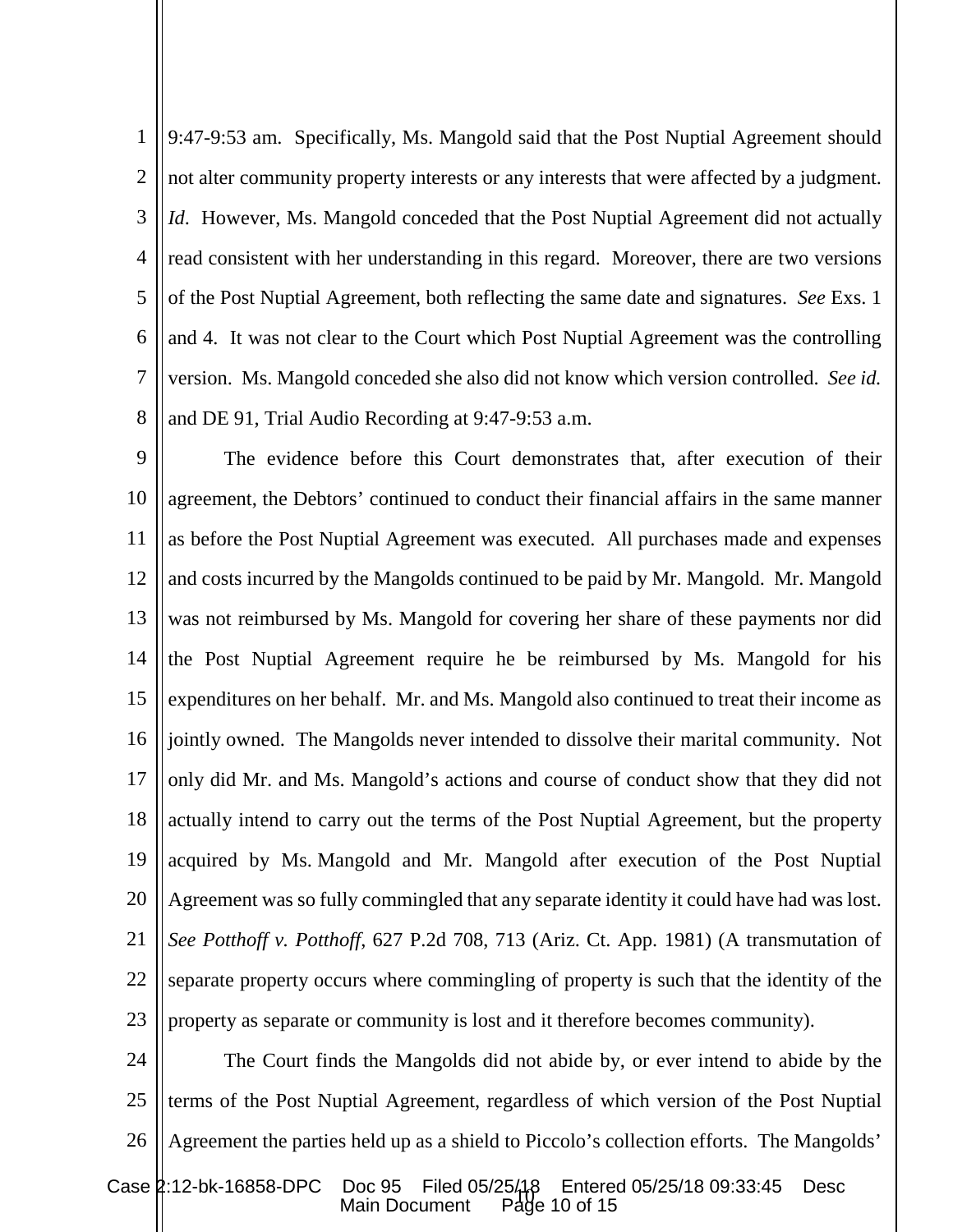1  $\mathcal{D}_{\mathcal{L}}$ 3 primary intent in executing the Post Nuptial Agreement was to seek to shelter assets acquired by them after execution of that agreement and to place Ms. Mangold's future income out of the reach of Piccolo's Community Judgment.

4

5

## **3. Summary As To The Post Nuptial Agreement**

6 7 8 9 10 11 12 13 14 15 16 17 18 The Post Nuptial Agreement is invalid and unenforceable because this Court finds the Post Nuptial Agreement was entered into with fraudulent intent at a time when the Mangolds were insolvent and where Mr. Mangold received no consideration for the transfer of these future community property rights. The Post Nuptial Agreement is hereby avoided as both an intentional fraudulent transfer and a constructive fraudulent transfer under §§ 44-1004 and 1005 of the Arizona Revised Statutes. Moreover, Mr. and Ms. Mangold did not have the intent to be bound by the Post Nuptial Agreement, either at the time it was executed or thereafter. The Court finds the Post Nuptial Agreement is void as a sham transaction. Because the Post Nuptial Agreement is unenforceable, the Mangolds' community was never dissolved. Their marital community remains intact to this day. Ms. Mangold's wages in question remain property of the Mangolds' community and are available for garnishment by Piccolo as he seeks to enforce the Community Judgment.

- 19
- 20

### **B. Sole and Separate Property of Ms. Mangold.**

Page 11 of 15 21 22 23 24 25 26 Ms. Mangold cites Bankruptcy Judge Case's decision in the Arizona bankruptcy matter of *Taylor Freezer Sales of Arizona, Inc.* (*In re Oliphant),* 221 B.R. 506 (Bankr. D. Ariz. 1998) for the notion that, if a creditor is successful in a nondischargeability case against a divorced debtor, that creditor/plaintiff "could only then recover from debtor's post-divorce separate property." DE 71 at page 4 of 33. The Court does not read *Oliphant* to support Ms. Mangold's position. In *Oliphant*, the court denied the "innocent" Case 2:12-bk-16858-DPC Doc 95 Filed 05/25/18 Entered 05/25/18 09:33:45 Desc Main Document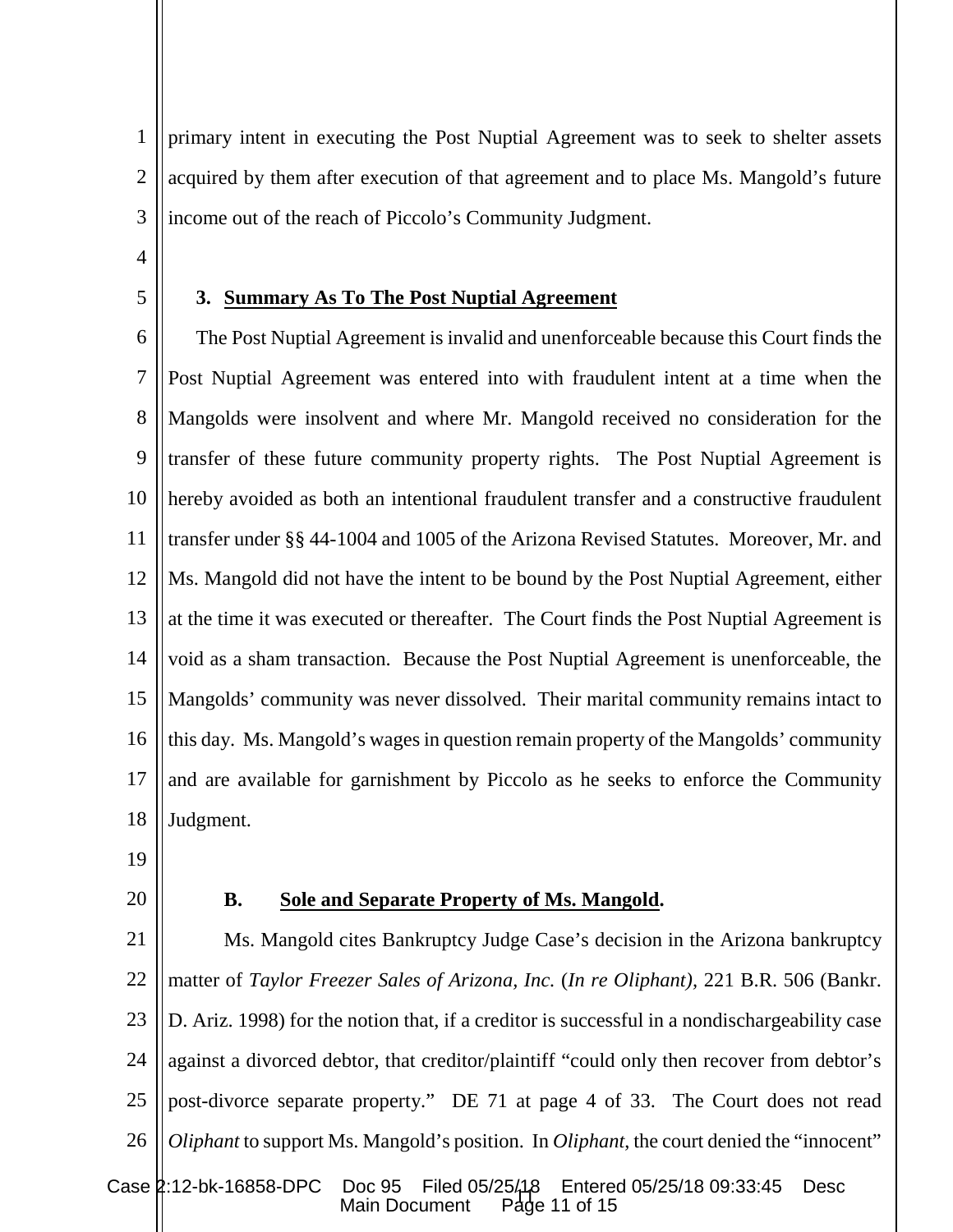1  $\mathcal{D}_{\mathcal{L}}$ 3 4 spouse's motion to dismiss a nondischargeability adversary proceeding in her bankruptcy holding there were adequate material allegations supporting the creditor's claim that the debtor was not "innocent" so that the debtor's § 523 liability needed to be tried to the court.

5 6 7 8 9 10 11 12 13 14 15 16 17 18 19 20 For his part, Piccolo contends that neither a valid post nuptial agreement between the Mangolds nor a non-collusive divorce could free Ms. Mangold of her community's debt to Piccolo. Piccolo points to *Community Guardian Bank v. Hamlin*, 182 Ariz. 627, 631-32 (App. 1995) *corrected* (7-10-1995) for the proposition that, upon the dissolution of a marital community, both spouses become liable for the debts of the community as successors to the marital community. The *Hamlin* court specifically held "…both spouses remain jointly liable for the community obligations after divorce." I*d* at 631.[9](#page-11-0) *Hamlin*, of course, was not a bankruptcy case nor did either spouse in *Hamlin* obtain a bankruptcy discharge. Here, however, Ms. Mangold's sole and separate debts were discharged. She has no sole and separate liability to Piccolo. After satisfaction of the Ms. Mangold Judgment, Piccolo has not been entitled to collect from the sole and separate property of Ms. Mangold. To date, this point has been moot as Ms. Mangold has not owned any sole and separate property. Hereafter, if and when she acquires sole and separate property, a community debt incurred by Mr. Mangold alone may not be satisfied from the post discharge separate property acquired by Ms. Mangold. The language of the Community Judgment itself acknowledges this fact by indicating that

21

<span id="page-11-0"></span>22 23 24 25 26 9 This Court questions whether *Hamlin* overstated its holding relative to the spouse who did not incur the community debt at issue in that case. As to that spouse, this Court contends her liability on that community debt does not make her sole and separate property liable for the community debt but, rather, extends post-divorce only to the extent of the community property (or the value of that property) which she received from her divorce. After all, the community's creditors were never entitled to collect from her sole and separate property and such creditors would be disadvantaged by the divorce disposition only to the extent she left the community with community property which should be available to pay the community's creditors. Moreover, she benefitted from the incurrence of the community debt to the extent she walked away from the community with community assets that should have been delivered to the community's creditors. Furthermore, if the creditors wanted her sole and separate property to be available to satisfy their claims, they could and should have had her personally (i.e. solely and separately) sign for the debt. If the community debt was a tort incurred by the debtor's spouse, the tort victim would have no claim against the innocent spouse's sole and separate property, so why should the post divorce sole and separate property of the debtor stand good for the tortfeasor's liability?

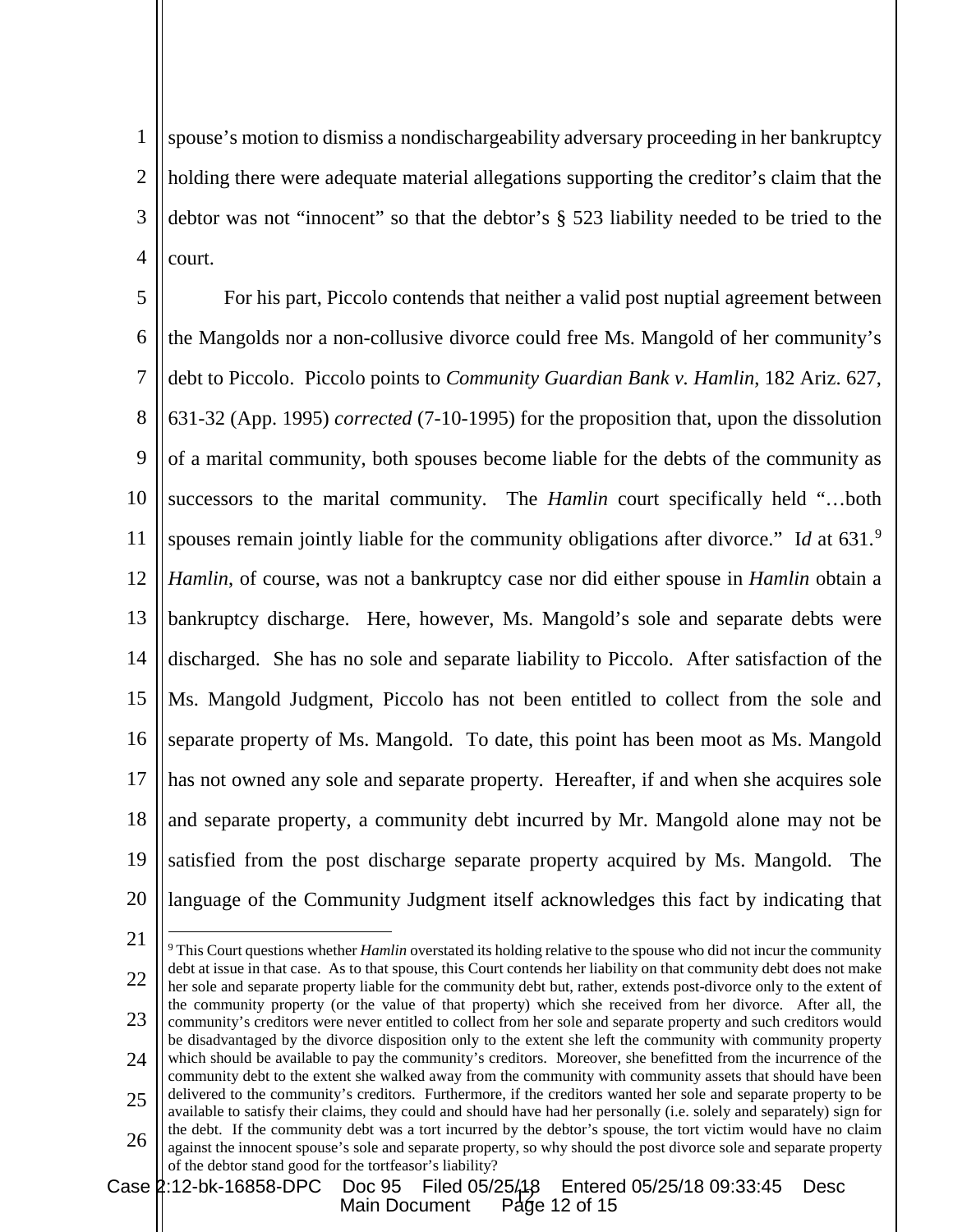1 2 judgment is against Mr. Mangold's sole and separate property and the community property of the Mangolds.

3 4 5 6 7 8 9 10 11 12 13 Piccolo also points to the case of *In re Kimmel*, 378 B.R. 630 (9th Cir. B.A.P. 2007), not because it is factually similar to the case at bar but because of dicta in that case suggesting that, upon the filing of a bankruptcy by an innocent spouse, a creditor could have filed a nondischargeable claim to demonstrate the non-filing spouse incurred a nondischargeable debt to that creditor and, once proven, "then 524(a)(3) would not protect after acquired community property." *Id.* at 181. Significantly, *Kimmel* involved a post-nuptial agreement entered into by the spouses many, many years prior to the creditor's efforts to reopen one spouse's discharge. Also, *Kimmel* did not involve a filed §§ 523 or 727 adversary proceeding but, rather, addressed the effect of a community discharge under § 524. *Kimmel* is neither binding on the Court nor persuasive on issues before the Court.

14 15 16 17 18 19 20 21 22 23 If and when Ms. Mangold's marital community is legally and unavoidably dissolved, thereafter her earnings and legitimately acquired post-marital dissolution property will become her sole and separate property. Ms. Mangold is not solely and separately liable to Piccolo on his Community Judgment and Ms. Mangold has received a discharge of her sole and separate debts. That sole and separate property acquired after her bankruptcy discharge will not be available to Piccolo in collection of his Community Judgment nor would that Community Judgment become her sole and separate liability. In short, should Ms. Mangold ever acquire sole and separate property hereafter, that property would not be available for involuntary collection remedies on Piccolo's Community Judgment. *See In re Rawlinson* at 883-885.[10](#page-12-0) 

24

<span id="page-12-0"></span><sup>25</sup> 26 <sup>10</sup> This Court is aware of the irony of its criticism of dicta contained in the *Kimmel* case when Section IV (B) of this Order is also dicta. However, the parties asked for direction on this topic and the Court's thoughts in this regard might be of value in the parties' efforts to resolve this long and hard fought battle.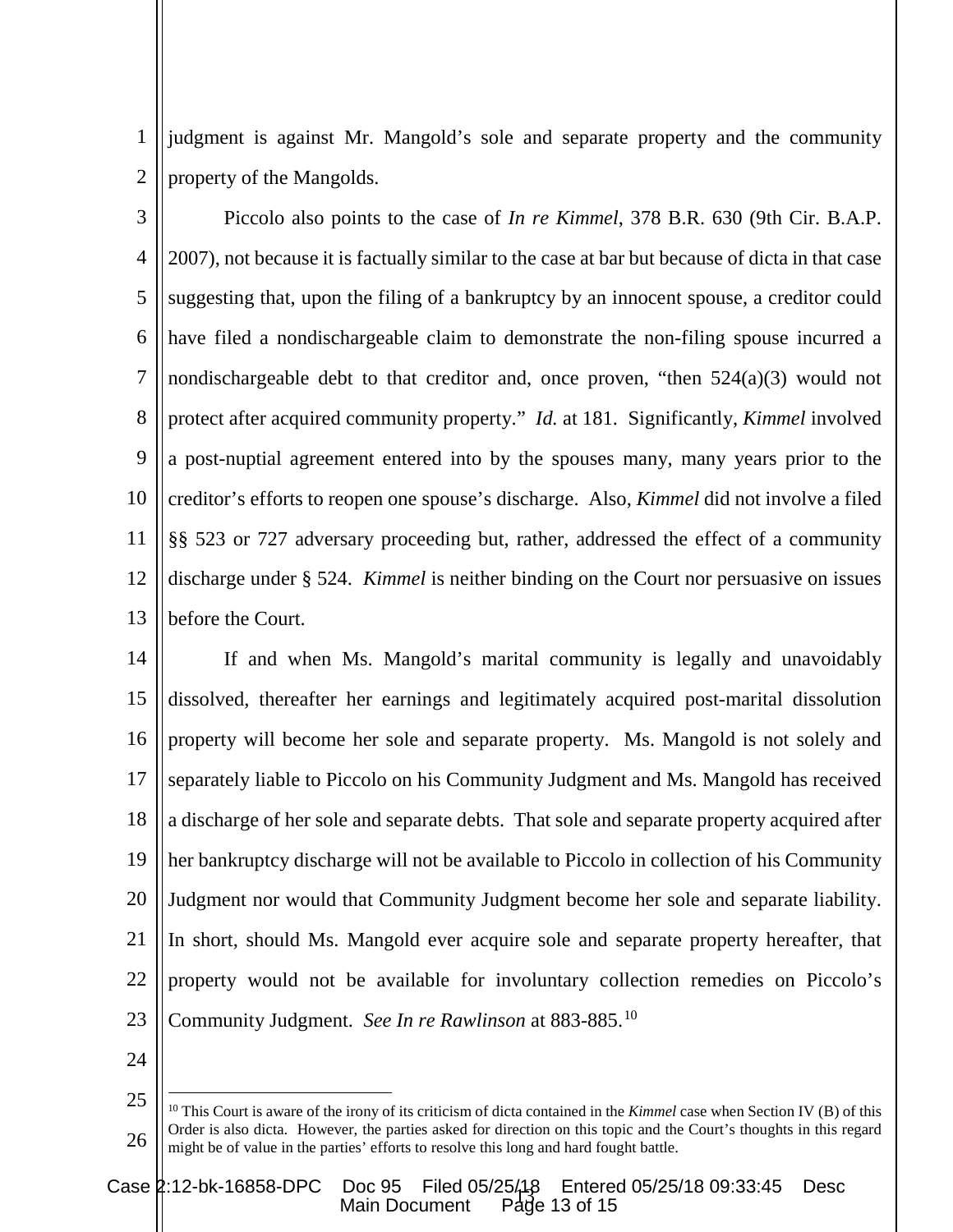### 1 **V. CONCLUSION**

 $\mathcal{D}_{\mathcal{L}}$ 3 4 5 6 7 8 9 The Mangolds' Post Nuptial Agreement is a sham agreement, is unenforceable and is hereby avoided as an actual and constructively fraudulent transfer. However, should Ms. Mangold's community ever be lawfully and unavoidably dissolved by an enforceable post nuptial agreement or separation agreement or by a noncollusive, lawful dissolution of her marriage to Mr. Mangold or if the marital community is dissolved by the passing of her spouse, Ms. Mangold may then acquire sole and separate property which would not be susceptible to collection remedies available to the holder of the Community Judgment.<sup>[11](#page-13-0)</sup>

10 11 12 13 14 15 16 17 Based on the foregoing, the Sanctions Motion against Piccolo, Greer and the Law Firm is hereby denied. The 9011 Motion is also denied for the reason that, based on the novelty and complexity of the legal issues presented to the Court and the contested nature of the facts surrounding the Post Nuptial Agreement, Ms. Mangold's counsel's pursuit of the Sanctions Motion and his defense of the 9011 Motion were (1) not presented for any improper purpose; (2) warranted under existing law; (3) his factual contentions had evidentiary support; and (4) his denial of factual contentions were warranted on the evidence.

18

## **DATED AND SIGNED ABOVE.**

- 19 20
- 21 To be Noticed through the BNC to:
- Interested Parties
- 22 Harold Campbell
- 23 Campbell & Coombs, PC
- 1811 S. Alma School Rd., Suite 225
- 24 Mesa, AZ 85210
- 25

<span id="page-13-0"></span>Page 14 of 15 Case 2:12-bk-16858-DPC Doc 95 Filed 05/25/18 Entered 05/25/18 09:33:45 Desc Main Document

<sup>26</sup> <sup>11</sup> Under Arizona's community property laws, property acquired by Ms. Mangold through "gift, devise or descent" would also become her sole and separate property. *See* ARS § 25-213 (A).